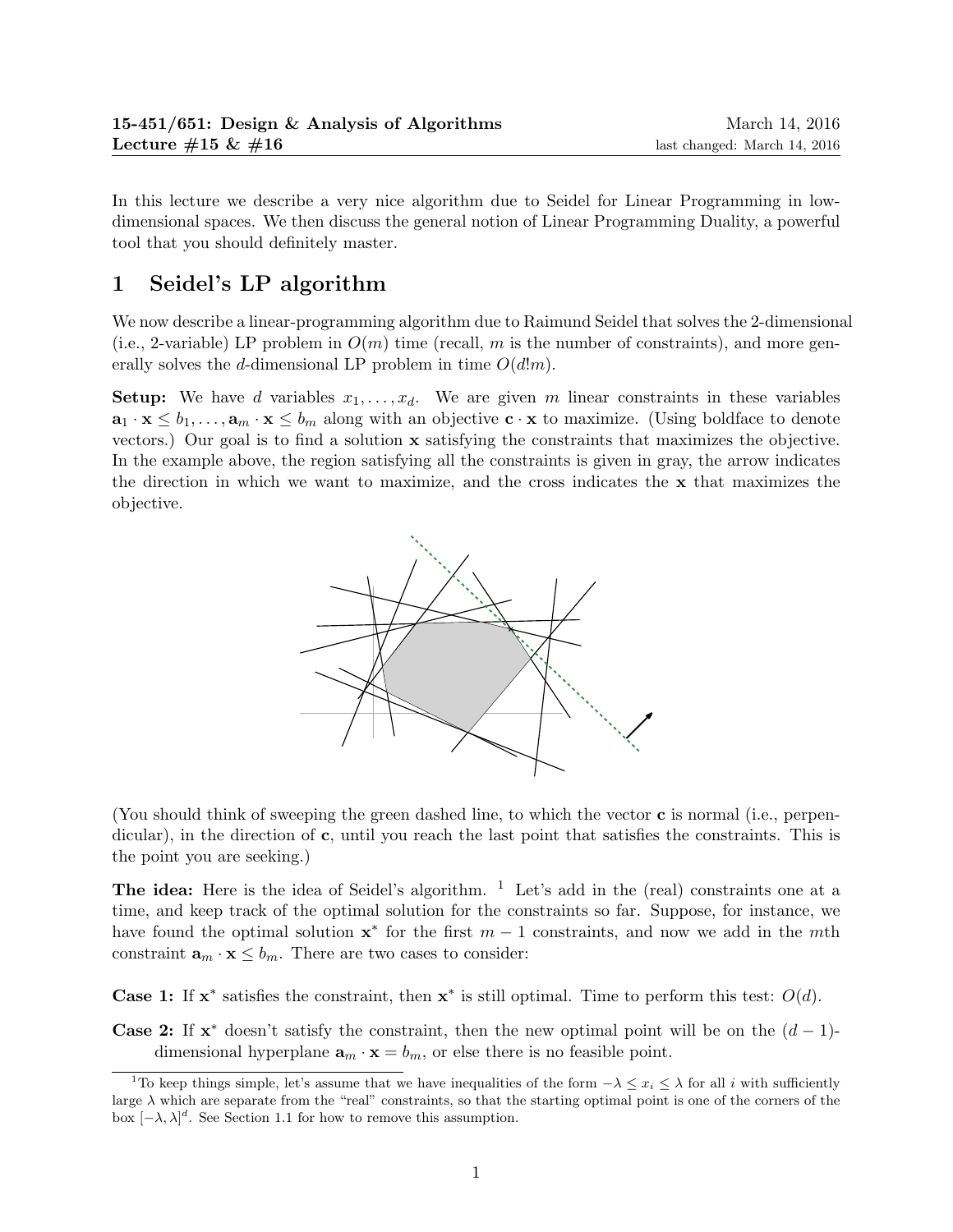As an example, consider the situation below, before and after we add in the linear constraint  $\mathbf{a}_m \cdot \mathbf{x} \leq b_m$  colored in red. This causes the feasible region to change from the light blue region to the smaller gray region, and the optimal point to move.



Let's now focus on the case  $d = 2$  and consider the time it takes to handle Case 2 above. With  $d = 2$ , the hyperplane  $\mathbf{a}_m \cdot \mathbf{x} = b_m$  is just a line, and let's call one direction "right" and the other "left". We can now scan through all the other constraints, and for each one, compute its intersection point with this line and whether it is "facing" right or left (i.e., which side of that point satisfies the constraint). We find the rightmost intersection point of all the constraints facing to the right and the leftmost intersection point of all that are facing left. If they cross, then there is no solution. Otherwise, the solution is whichever endpoint gives a better value of  $c \cdot x$  (if they give the same value – i.e., the line  $\mathbf{a}_m \cdot \mathbf{x} = b_m$  is perpendicular to  $\mathbf{c}$  – then say let's take the rightmost point). In the example above, the 1-dimensional problem is the one in the figure below, with the green constraints "facing" one direction and the blue ones facing the other way. The direction of c means the optimal point is given by the "lowest" green constraint.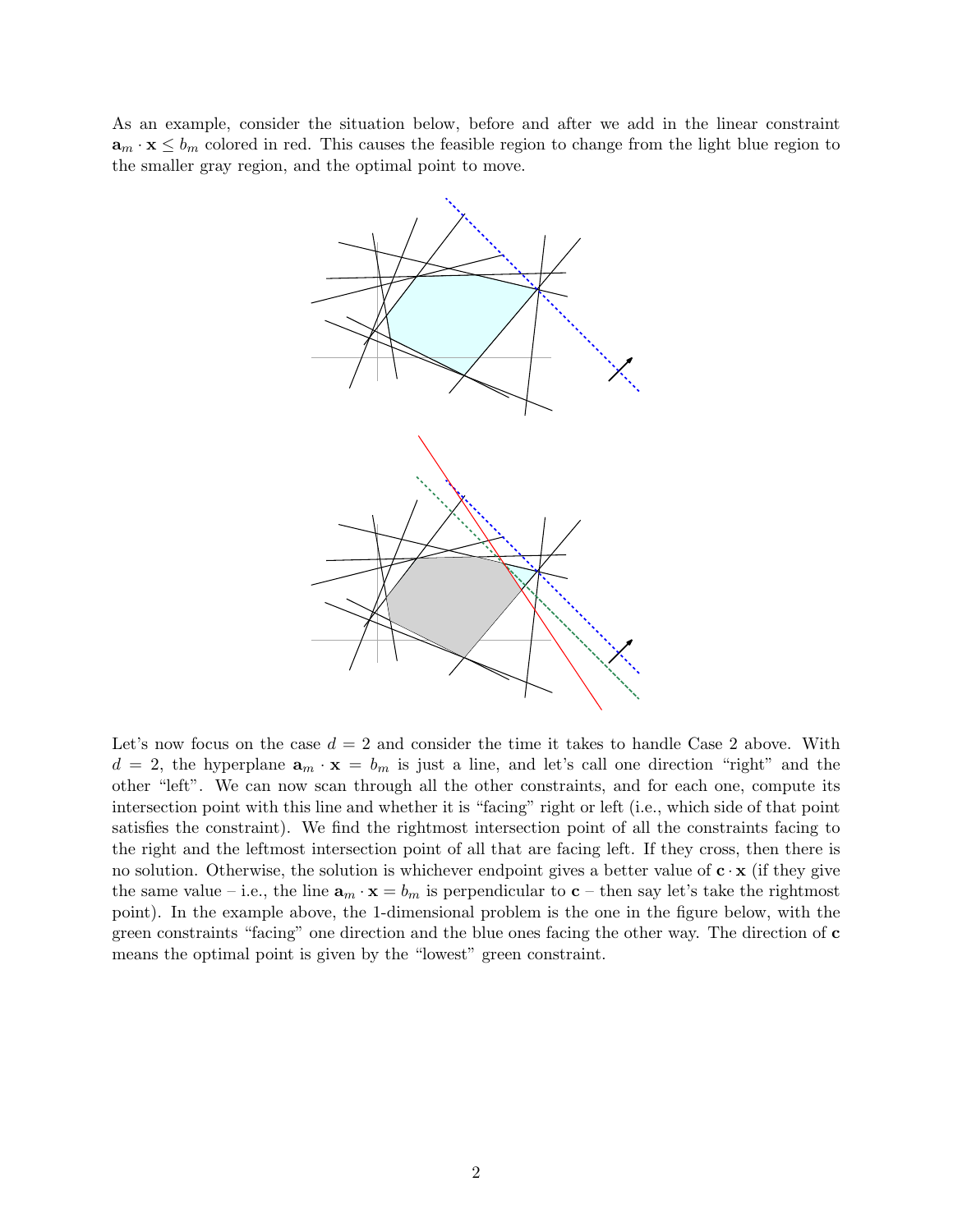

The total time taken here is  $O(m)$  since we have  $m-1$  constraints to scan through and it takes  $O(1)$  time to process each one.

Right now, this looks like an  $O(m^2)$ -time algorithm for  $d = 2$ , since we have potentially taken  $O(m)$ time to add in a single new constraint if Case 2 occurs. But, suppose we add the constraints in a random order? What is the probability that constraint m goes to Case 2?

Notice that the optimal solution to all  $m$  constraints (assuming the LP is feasible and bounded) is at a corner of the feasible region, and this corner is defined by two constraints, namely the two sides of the polygon that meet at that point. If both of those two constraints have been seen already, then we are guaranteed to be in Case 1. So, if we are inserting constraints in a random order, the probability we are in Case 2 when we get to constraint m is at most  $2/m$ . This means that the expected cost of inserting the mth constraint is at most:

E[cost of inserting mth constraint]  $\leq (1 - 2/m)O(1) + (2/m)O(m) = O(1)$ .

This is sometimes called "backwards analysis" since what we are saying is that if we go backwards and pluck out a random constraint from the  $m$  we have, the chance it was one of the constraints that mattered was at most  $2/m$ .

So, Seidel's algorithm is as follows. Place the constraints in a random order and insert them one at a time, keeping track of the best solution so far as above. We just showed that the expected cost of the ith insert is  $O(1)$  (or if you prefer, we showed  $T(m) = O(1) + T(m-1)$  where  $T(i)$  is the expected cost of a problem with i constraints), so the overall expected cost is  $O(m)$ .

## 1.1 Handling Special Cases, and Extension to Higher Dimensions?

(We will not be testing you on this part, but you should try to understand it all the same.)

What if the LP is infeasible? There are two ways we can analyze this. One is that if the LP is infeasible, then it turns out this is determined by at most 3 constraints. So we get the same as above with  $2/m$  replaced by  $3/m$ . Another way to analyze this is imagine we have a separate account we can use to pay for the event that we get to Case 2 and find that the LP is infeasible. Since that can only happen once in the entire process (once we determine the LP is infeasible, we stop), this just provides an additive  $O(m)$  term. To put it another way, if the system is infeasible, then there will be two cases for the final constraint: (a) it was feasible until then, in which case we pay  $O(m)$  out of the extra budget (but the above analysis applies to the the (feasible) first  $m-1$ constraints), or (b) it was infeasible already in which case we already halted so we pay 0.

What about unboundedness? We had said for simplicity we could put everything inside a bounding box  $-\lambda \le x_i \le \lambda$ . E.g., if all  $c_i$  are positive then the initial  $\mathbf{x}^* = (\lambda, \dots, \lambda)$ . However, what value of  $\lambda$  should we choose? We could actually do the calculations viewing  $\lambda$  symbolically as a limiting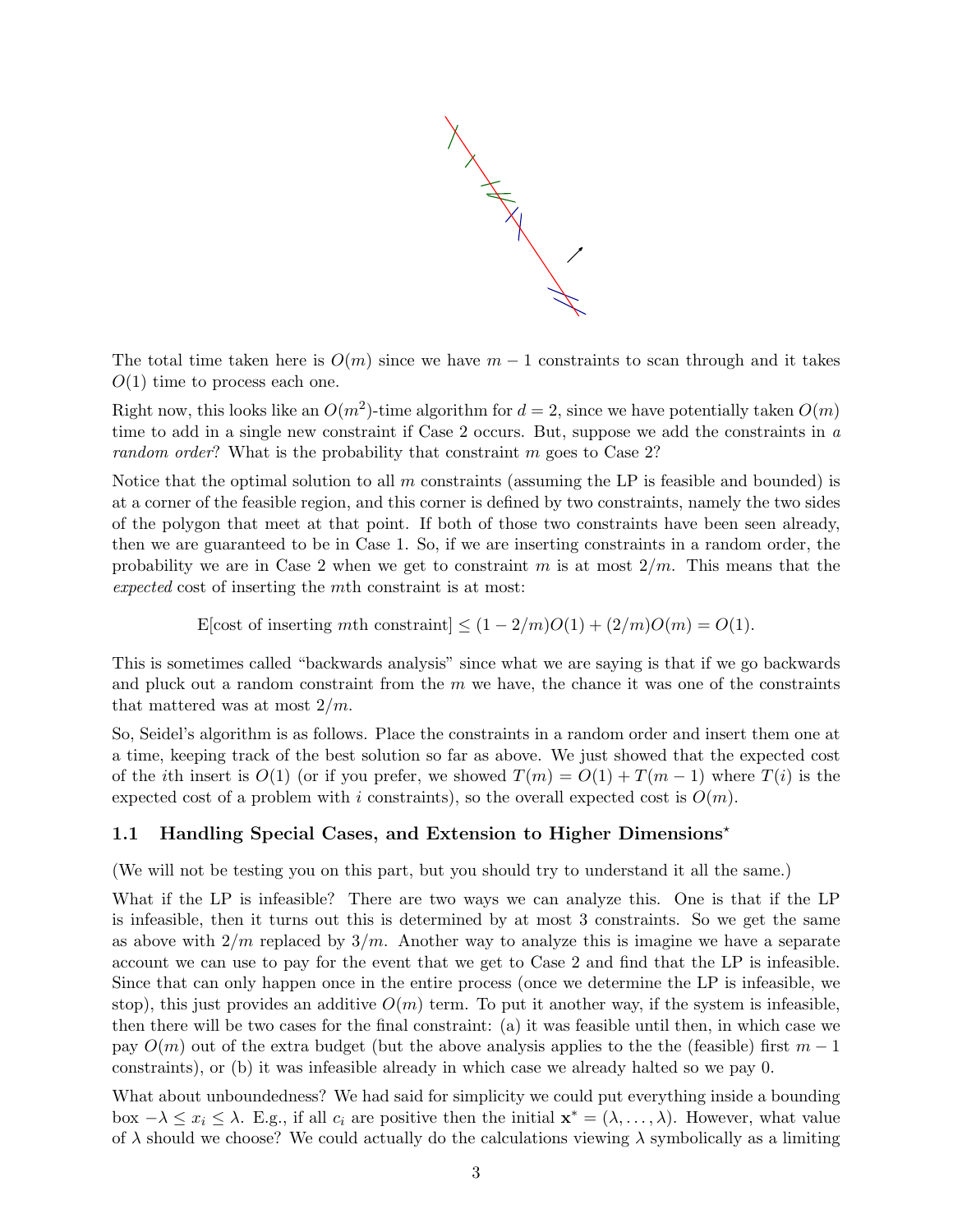quantity which is arbitrarily large. For example, in 2-dimensions, if  $c = (0, 1)$  and we have a constraint like  $2x_1 + x_2 \leq 8$ , then we would see it is not satisfied by  $(\lambda, \lambda)$ , and hence intersect the contraint with the box and update to  $\mathbf{x}^* = (4 - \lambda/2, \lambda)$ .

So far we have shown that for  $d = 2$ , the expected running time of the algorithm is  $O(m)$ . For general values of  $d$ , there are two main changes. First, the probability that constraint  $m$  enters Case 2 is now  $d/m$  rather than  $2/m$ . Second, we need to compute the time to perform the update in Case 2. Notice, however, that this is a  $(d-1)$ -dimensional linear programming problem, and so we can use the same algorithm recursively, after we have spent  $O(dm)$  time to project each of the  $m-1$  constraints onto the  $(d-1)$ -dimensional hyperplane  $\mathbf{a}_m \cdot \mathbf{x} = b_m$ . Putting this together we have a recurrence for expected running time:

$$
T(d,m) \leq T(d,m-1) + O(d) + \frac{d}{m}[O(dm) + T(d-1,m-1)].
$$

This then solves to  $T(d, m) = O(d!m)$ .

# 2 Linear Programming Duality

Consider the following LP

$$
P = \max(2x_1 + 3x_2)
$$
  
s.t.  $4x_1 + 8x_2 \le 12$   
 $2x_1 + x_2 \le 3$   
 $3x_1 + 2x_2 \le 4$   
 $x_1, x_2 \ge 0$  (1)



In an attempt to solve P we can produce upper bounds on its optimal value.

- Since  $2x_1 + 3x_2 \le 4x_1 + 8x_2 \le 12$ , we know  $\text{OPT}(P) \le 12$ . (The first inequality uses that  $2x_1 \leq 4x_1$  because  $x_1 \geq 0$ , and similarly  $3x_2 \leq 8x_2$  because  $x_2 \geq 0$ .)
- Since  $2x_1 + 3x_2 \leq \frac{1}{2}$  $\frac{1}{2}(4x_1 + 8x_2) \leq 6$ , we know  $\text{OPT}(P) \leq 6$ .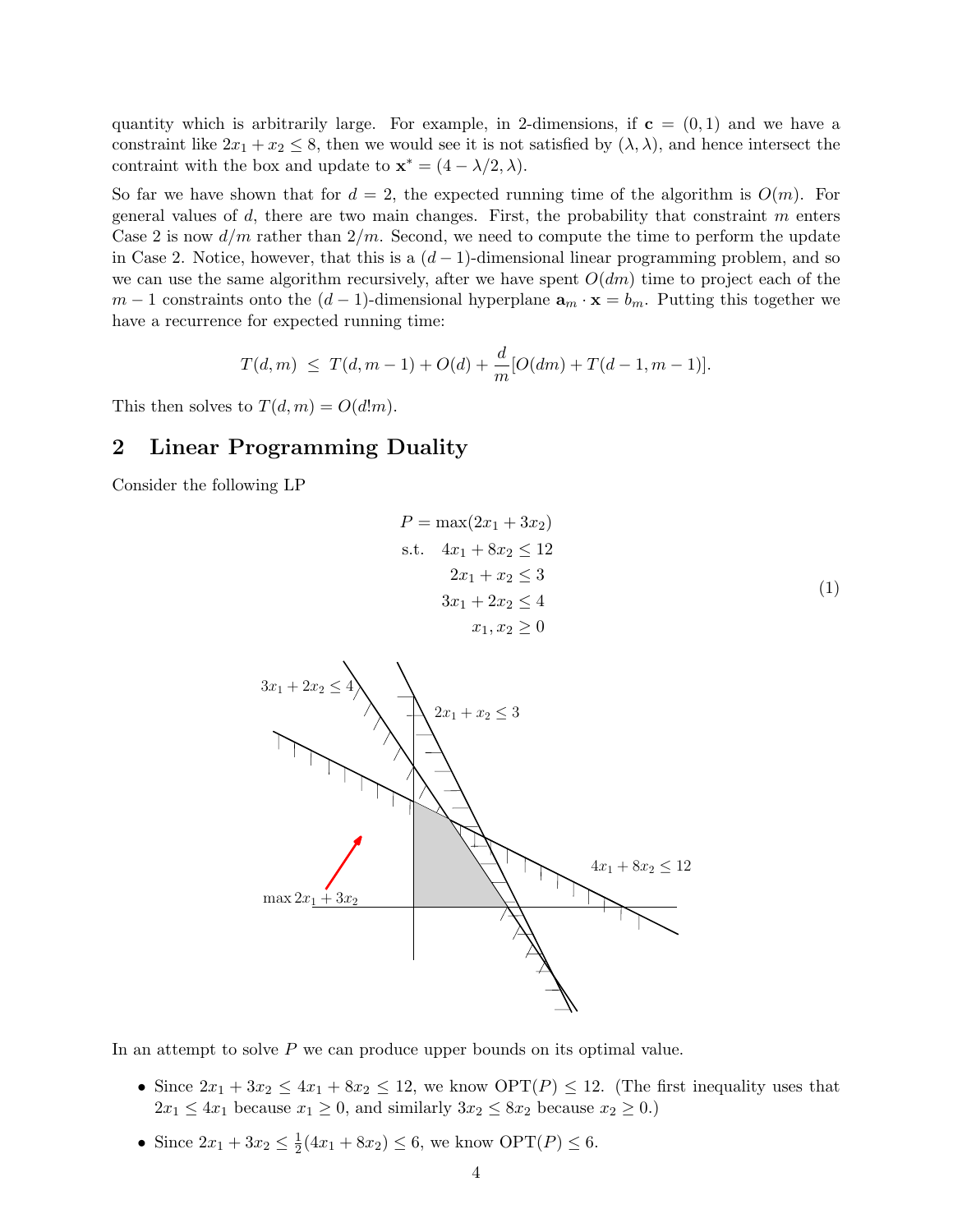• Since  $2x_1 + 3x_2 \leq \frac{1}{3}$  $\frac{1}{3}((4x_1 + 8x_2) + (2x_1 + x_2)) \leq 5$ , we know  $\text{OPT}(P) \leq 5$ .

In each of these cases we take a positive<sup>2</sup> linear combination of the constraints, looking for better and better bounds on the maximum possible value of  $2x_1 + 3x_2$ .

How do we find the "best" lower bound that can be achieved as a linear combination of the constraints? This is just another algorithmic problem, and we can systematically solve it, by letting  $y_1, y_2, y_3$  be the (unknown) coefficients of our linear combination. Then we must have

$$
4y_1 + 2y_2 + 3y_2 \ge 2
$$
  
8y<sub>1</sub> + y<sub>2</sub> + 2y<sub>3</sub> \ge 3  
y<sub>1</sub>, y<sub>2</sub>, y<sub>3</sub> \ge 0  
and we seek min(12y<sub>1</sub> + 3y<sub>2</sub> + 4y<sub>3</sub>)

This too is an LP! We refer to this LP (2) as the "dual" and the original LP 1 as the "primal". We designed the dual to serve as a method of constructing an upper bound on the optimal value of the primal, so if  $y$  is a feasible solution for the dual and  $x$  is a feasible solution for the primal, then  $2x_1 + 3x_2 \leq 12y_1 + 3y_2 + 4y_3$ . If we can find two feasible solutions that make these equal, then we know we have found the optimal values of these LP.

In this case the feasible solutions  $x_1 = \frac{1}{2}$  $\frac{1}{2}, x_2 = \frac{5}{4}$  $\frac{5}{4}$  and  $y_1 = \frac{5}{16}$ ,  $y_2 = 0$ ,  $y_3 = \frac{1}{4}$  $\frac{1}{4}$  give the same value 4.75, which therefore must be the optimal value.

**Exercise:** The dual LP is a minimization LP, where the constraints are of the form  $lh_{s_i} \geq rh_{s_i}$ . You can try to give lower bounds on the optimal value of this LP by taking positive linear combinations of these constraints. E.g., argue that

$$
12y_1 + 3y_2 + 4y_3 \ge 4y_1 + 2y_2 + 3y_2 \ge 2
$$

(since  $y_i \geq 0$  for all i) and

$$
12y_1 + 3y_2 + 4y_3 \ge 8y_1 + y_2 + 2y_3 \ge 3
$$

and

$$
12y_1 + 3y_2 + 4y_3 \ge \frac{2}{3}(4y_1 + 2y_2 + 3y_2) + (8y_1 + y_2 + 2y_3) \ge \frac{4}{3} + 3 = 4\frac{1}{3}.
$$

Formulate the problem of finding the best lower bound obtained by linear combinations of the given inequalities as an LP. Show that the resulting LP is the same as the primal LP 1.

Exercise: Consider the "primal" LP below on the left:

| $P = \max(7x_1 - x_2 + 5x_3)$ | $D = min(8y_1 + 3y_2 - 7y_3)$  |
|-------------------------------|--------------------------------|
| s.t. $x_1 + x_2 + 4x_3 < 8$   | s.t. $y_1 + 3y_2 + 2y_3 \ge 7$ |
| $3x_1 - x_2 + 2x_3 \leq 3$    | $y_1 - y_2 + 5y_3 > -1$        |
| $2x_1 + 5x_2 - x_3 < -7$      | $4y_1 + 2y_2 - y_3 \geq 5$     |
| $x_1, x_2, x_3 \geq 0$        | $y_1, y_2, y_3 \geq 0$         |

Show that the problem of finding the best upper bound obtained using linear combinations of the constraints can be written as the LP above on the right (the "dual" LP). Also, now formulate the problem of finding a lower bound for the dual LP. Show this lower-bounding LP is just the primal (P).

**Exercise:** In the examples above, the maximization LPs had constraints of the form  $\ln s_i \leq \ln s_i$ , and the rhs were all scalars, so taking positive linear combinations gave us blah  $\leq$  number, i.e., an upper bound as we wanted. However, suppose the primal LP has some "nice" constraints  $\ln s_i \leq r h s_i$  and others are "not nice"  $lhs_i \geq rhs_i$ , e.g., like the left one below. Show that the dual has non-positive

<sup>&</sup>lt;sup>2</sup>Why positive? If you multiply by a negative value, the sign of the inequality changes.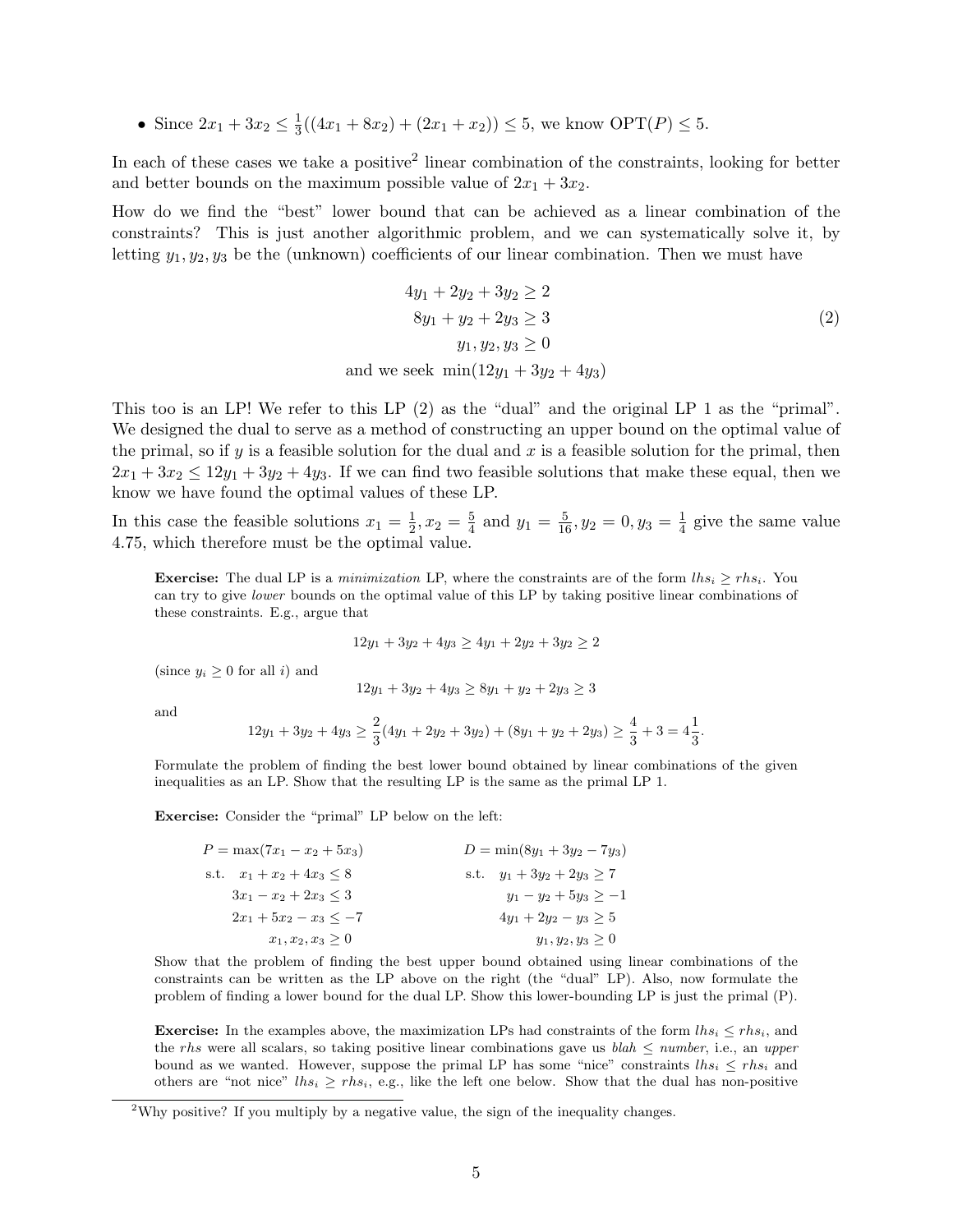variables for the non-nice constraints. For example,

$$
P = \max(7x_1 - x_2 + 5x_3)
$$
  
\n
$$
D = \min(8y_1 + 3y_2)
$$
  
\n
$$
S.t. \t x_1 + x_2 + 4x_3 \le 8
$$
  
\n
$$
3x_1 - x_2 + 2x_3 \ge 3
$$
  
\n
$$
x_1, x_2, x_3 \ge 0
$$
  
\n
$$
y_1 - y_2 \ge -1
$$
  
\n
$$
4y_1 + 2y_2 \ge 5
$$
  
\n
$$
y_1 \ge 0, y_2 \le 0
$$

Another way is to replace  $lhs_i \geq rhs_i$  in P by the equivalent constraint  $(-lhs_i) \leq (-rhs_i)$  and get to an LP  $P'$  with only nice constraints. Show that the dual  $D'$  for  $P'$  is equivalent to the dual  $D$  for  $P$ .

#### 2.1 The Method

Consider the examples/exercises above. In all of them, we started off with a "primal" maximization LP:

maximize 
$$
\mathbf{c}^T \mathbf{x}
$$
  
\nsubject to  $A\mathbf{x} \leq \mathbf{b}$   
\n $\mathbf{x} \geq \mathbf{0}$ ,

The constraint  $x \geq 0$  is just short-hand for saying that the x variables are constrained to be non-negative.<sup>3</sup> And to get the best lower bound we generated a "dual" minimization LP:

minimize 
$$
\mathbf{r}^T \mathbf{y}
$$
  
\nsubject to  $P\mathbf{y} \ge \mathbf{q}$   
\n $\mathbf{y} \ge \mathbf{0}$ , (4)

The important thing is: this matrix  $P$ , and vectors  $q, r$  are not just any vectors. Look carefully:  $P = A^T$ .  $\mathbf{q} = \mathbf{c}$  and  $\mathbf{r} = \mathbf{b}$ . The dual is in fact:

minimize 
$$
\mathbf{y}^T \mathbf{b}
$$
  
\nsubject to  $\mathbf{y}^T A \ge \mathbf{c}^T$   
\n $\mathbf{y} \ge \mathbf{0}$ ,

And if you take the dual of (5) to try to get the best lower bound on this LP, you'll get (4). The dual of the dual is the primal. The dual and the primal are best upper/lower bounds you can obtain as linear combinations of the inputs.

The natural question is: maybe we can obtain better bounds if we combine the inequalities in more complicated ways, not just using linear combinations. Or do we obtain optimal bounds using just linear combinations? In fact, we get optimal bounds using just linear combinations, as the next theorems show.

## 2.2 The Theorems

It is easy to show that the dual  $(5)$  provides an upper bound on the value of the primal  $(4)$ :

**Theorem 1 (Weak Duality)** If x is a feasible solution to the primal LP  $(4)$  and y is a feasible solution to the dual  $LP(5)$  then

$$
\mathbf{c}^T \mathbf{x} \leq \mathbf{y}^T \mathbf{b}.
$$

<sup>&</sup>lt;sup>3</sup>We use the convention that vectors like **c** and **x** are column vectors. So **c**<sup>T</sup> is a row vector, and thus **c**<sup>T</sup>**x** is the same as the inner product  $\mathbf{c} \cdot \mathbf{x} = \sum_i c_i x_i$ . We often use  $\mathbf{c}^T \mathbf{x}$  and  $\mathbf{c} \cdot \mathbf{x}$  interchangeably. Also,  $\mathbf{a} \leq \mathbf{b}$  means component-wise inequality, i.e.,  $a_i \leq b_i$  for all *i*.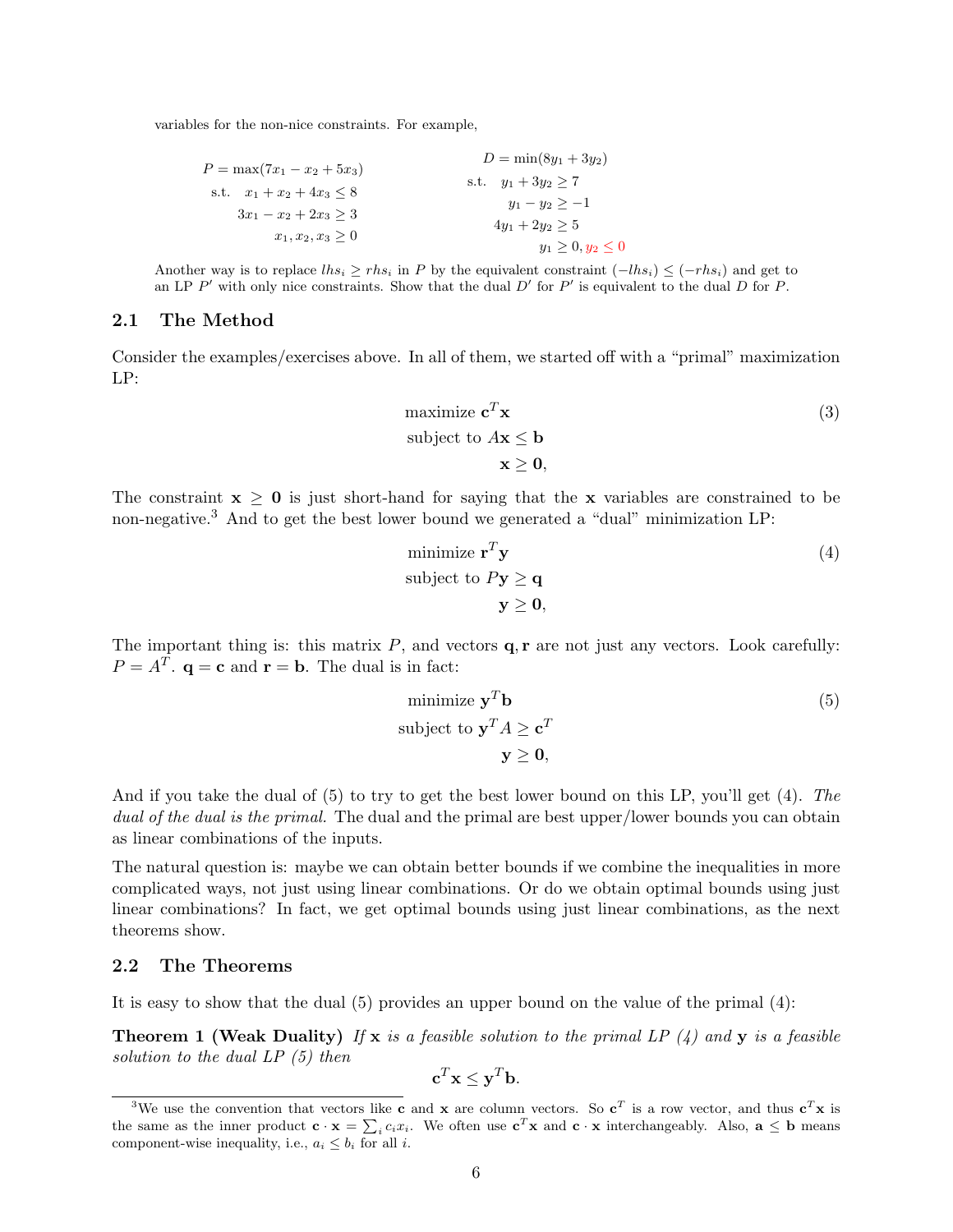**Proof:** This is just a sequence of trivial inequalities that follow from the LPs above:

$$
\mathbf{c}^T \mathbf{x} \le (y^T A) \mathbf{x} = y^T (A \mathbf{x}) \le y^T b.
$$

The amazing (and deep) result here is to show that the dual actually gives a perfect upper bound on the primal (assuming some mild conditions).

**Theorem 2 (Strong Duality Theorem)** Suppose the primal LP  $(4)$  is feasible (i.e., it has at least one solution) and bounded (i.e., the optimal value is not  $\infty$ ). Then the dual LP (5) is also feasible and bounded. Moreover, if  $x^*$  is the optimal primal solution, and  $y^*$  is the optimal dual solution, then

$$
\mathbf{c}^T \mathbf{x}^* = (\mathbf{y}^*)^T \mathbf{b}.
$$

In other words, the maximum of the primal equals the minimum of the dual.

Why is this useful? If I wanted to prove to you that  $x^*$  was an optimal solution to the primal, I could give you the solution  $y^*$ , and you could check that  $x^*$  was feasible for the primal,  $y^*$  feasible for the dual, and they have equal objective function values.

This min-max relationship is like in the case of  $s-t$  flows: the maximum of the flow equals the minimum of the cut. Or like in the case of zero-sum games: the payoff for the maxmin-optimum strategy of the row player equals the (negative) of the payoff of the maxmin-optimal strategy of the column player. Indeed, both these things are just special cases of strong duality!

We will not prove Theorem 2 in this course, though the proof is not difficult. But let's give a geometric intuition of why this is true in the next section.

#### 2.3 A Geometric Viewpoint

To give a geometric view of the strong duality theorem, consider an LP of the following form:

maximize 
$$
\mathbf{c}^T \mathbf{x}
$$
 (6)  
subject to  $A\mathbf{x} \leq \mathbf{b}$ 

 $\blacksquare$ 

Given two constraints like  $\mathbf{a}_1 \cdot \mathbf{x} \leq b_1$  and  $\mathbf{a}_2 \cdot \mathbf{x} \leq b_2$ , notice that you can add them to create more constraints that have to hold, like  $(\mathbf{a}_1 + \mathbf{a}_2) \cdot \mathbf{x} \leq b_1 + b_2$ , or  $(0.7\mathbf{a}_1 + 2.9\mathbf{a}_2) \cdot \mathbf{x} \leq (0.7\mathbf{b}_1 + 2.9\mathbf{b}_2)$ . In fact, any positive linear combination has to hold.

To get a feel of what this looks like geometrically, say we start with constraints  $x_1 \leq 1$  and  $x_2 \leq 1$ . These imply  $x_1 + x_2 \le 2$  (the red inequality),  $x_1 + 2x_2 \le 3$  (the green one), etc.

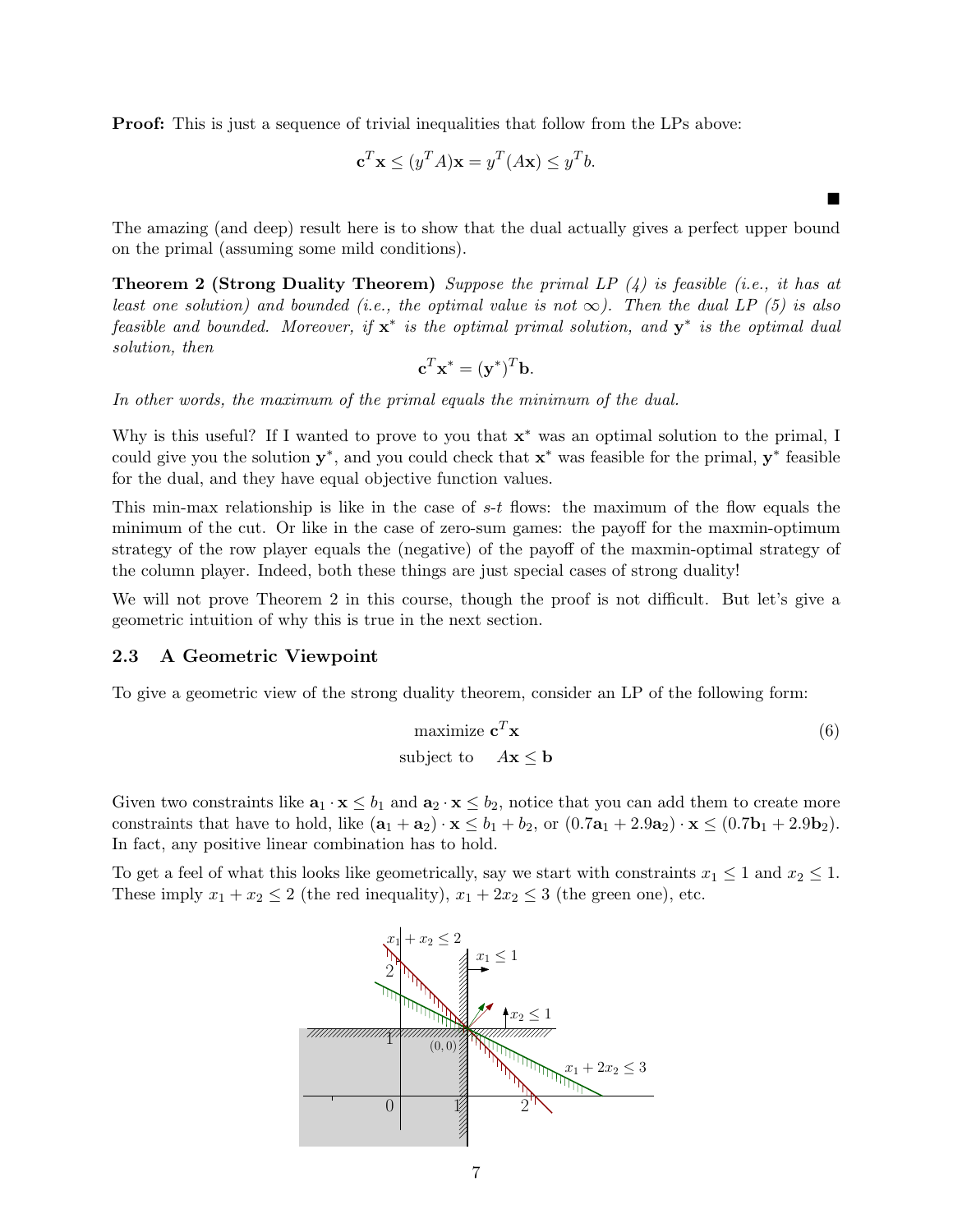In fact, you can create any constraint running through the intersection point  $(1, 1)$  that has the entire feasible region on one side by using different positive linear combinations of these inequalities.

Now, suppose you have the LP (6) in n variables with objective  $\mathbf{c} \cdot \mathbf{x}$  to maximize. As we mentioned when talking about the simplex algorithm, unless the feasible region is unbounded (and let's assume for this entire discussion that the feasible region is bounded), the optimum point will occur at some vertex  $x^*$  of the feasible region, which is an intersection of n of the constraints, and have some value  $v^* = \mathbf{c} \cdot \mathbf{x}^*$ .

Consider the *n* inequality constraints that define the vertex  $\mathbf{x}^*$ , say these are

$$
\mathbf{a}_1 \cdot \mathbf{x} \leq b_1, \quad \mathbf{a}_2 \cdot \mathbf{x} \leq b_2, \quad \ldots, \quad \mathbf{a}_n \cdot \mathbf{x} \leq b_n,
$$

so that for each  $i \in \{1, 2, ..., n\}$  the point  $\mathbf{x}^*$  satisfies the *equalities* 

$$
\mathbf{a}_1 \cdot \mathbf{x} = b_1, \quad \mathbf{a}_2 \cdot \mathbf{x} = b_2, \quad \ldots, \quad \mathbf{a}_n \cdot \mathbf{x} = b_n.
$$

Just as in the simple example above, if you take these  $n$  inequality constraints that define the vertex  $\mathbf{x}^*$  and look at all positive linear combinations of these, you can again create any constraint you want going through  $x^*$  that has the entire feasible region on one side. One such constraint is  $\mathbf{c} \cdot \mathbf{x} \leq v^*$ . It goes through  $\mathbf{x}^*$  (since we have  $\mathbf{c} \cdot \mathbf{x}^* = v^*$ ) and every point in the feasible region is contained in it (since no feasible point has value more than  $v^*$ ). So it is possible to create the constraint  $\mathbf{c} \cdot \mathbf{x} \leq v^*$  using some positive linear combination of the  $\mathbf{a}_i \cdot \mathbf{x} \leq b_i$  constraints.

Why is this interesting?

We've shown a *short proof* (a "succinct certificate") that  $x^*$  is optimal. Indeed, if I gave you a solution  $\mathbf{x}^*$  and claimed it was optimal for the given constraints and the objective function  $\mathbf{c} \cdot \mathbf{x}$ , it is not clear how I would convince you of x's optimality. In 2-dimensions I could draw a figure, but in higher dimensions things get more difficult. But we've just shown that I can take a positive linear combination of the given constraints  $\mathbf{a}_i \cdot x \leq b_i$  and create the constraint  $\mathbf{c} \cdot \mathbf{x} \leq v^* = \mathbf{c} \cdot \mathbf{x}^*$ , hence showing we can't do any better.

How do we find this positive linear combination of the constraints? Hey, it's actually just another linear program. Indeed, suppose we want to find the best possible bound  $c \cdot x \leq v$  for as small a value  $v$  as possible. Say the original LP had the  $m$  constraints

$$
\mathbf{a}_1 \cdot \mathbf{x} \le b_1, \quad \mathbf{a}_2 \cdot \mathbf{x} \le b_2, \quad \ldots, \quad \mathbf{a}_m \cdot \mathbf{x} \le b_m,
$$

written compactly as  $A\mathbf{x} \leq \mathbf{b}$ .

What's our goal? We want to find positive values  $y_1, y_2, \ldots, y_m$  such that

$$
\sum_i y_i \mathbf{a}_i = \mathbf{c}.
$$

From this positive linear combination we can infer the upper bound

$$
\mathbf{c} \cdot \mathbf{x} = (\sum_i y_i \mathbf{a}_i) \cdot \mathbf{x} \le \sum_i y_i b_i.
$$

And we want this upper bound to be as "tight" (i.e., small) as possible, so let's solve the LP:

$$
\min \sum_i b_i y_i \qquad \text{subject to} \qquad \sum_i y_i \mathbf{a}_i = \mathbf{c}.
$$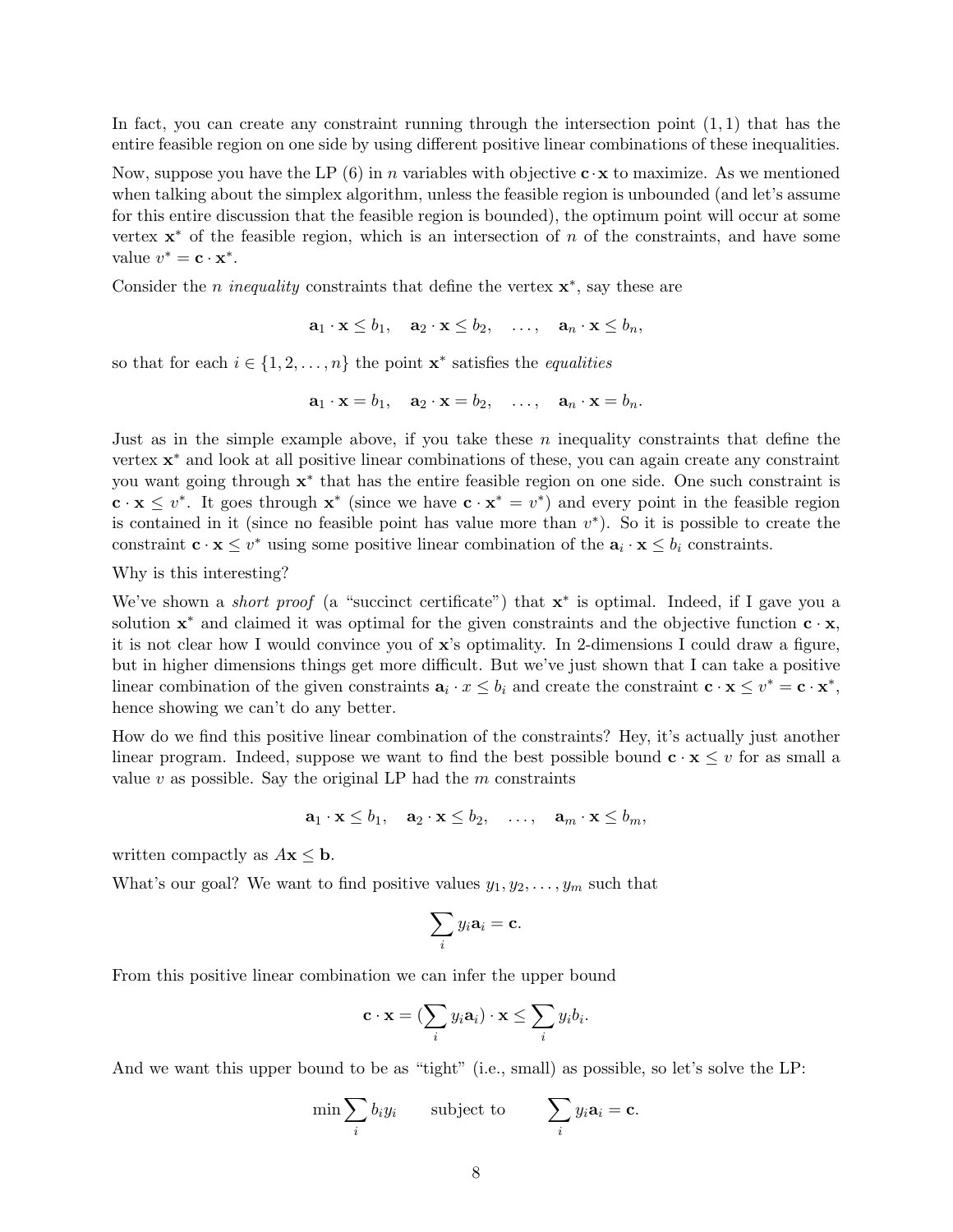(In matrix notation, if **y** is a  $m \times 1$  column vector consisting of the  $y_i$  variables, then we want to minimize  $y^T b$  subject to  $y^T A = c$ .) This is yet again the same process as in the example at the beginning of lecture.

Let us summarize: we started off with the "primal" LP,

$$
\begin{array}{ll}\text{maximize } \mathbf{c}^T \mathbf{x} \\ \text{subject to} & A\mathbf{x} \le \mathbf{b} \end{array} \tag{7}
$$

and were trying to find the best bound on the optimal value of this LP. And to do this, we wrote the "dual" LP:

minimize 
$$
\mathbf{y}^T \mathbf{b}
$$
 (8)  
subject to  $\mathbf{y}^T A = \mathbf{c}^T$   
 $\mathbf{y} \ge \mathbf{0}$ .

.

Note that this primal/dual pair looks slightly different from the pair (4) and (5). There the primal had non-negativity constraints, and the dual had an inequality. Here the variables of the primal are allowed to be negative, and the dual has equalities. But these are just cosmetic differences; the basic principles are the same.

## 3 Example #1: Zero-Sum Games

Consider a 2-player zero-sum game defined by an  $n$ -by- $m$  payoff matrix R for the row player. That is, if the row player plays row i and the column player plays column j then the row player gets payoff  $R_{ij}$  and the column player gets  $-R_{ij}$ . To make this easier on ourselves (it will allow us to simplify things a bit), let's assume that all entries in  $R$  are positive (this is really without loss of generality since as pre-processing one can always translate values by a constant and this will just change the game's value to the row player by that constant). We saw we could write this as an LP:

- Variables:  $v, p_1, p_2, \ldots, p_n$ .
- Maximize  $v$ .
- Subject to:

 $p_i \geq 0$  for all rows i,  $\sum_i p_i = 1,$  $\sum_i p_i R_{ij} \ge v$ , for all columns j.

To put this into the form of (4), we can replace  $\sum_j p_j = 1$  with  $\sum_i p_i \le 1$  since we said that all entries in R are positive, so the maximum will occur with  $\sum_i p_i = 1$ , and we can also safely add in the constraint  $v \ge 0$ . We can also rewrite the third set of constraints as  $v - \sum_i p_i R_{ij} \le 0$ . This then gives us an LP in the form of (4) with

$$
\mathbf{x} = \begin{bmatrix} v \\ p_1 \\ p_2 \\ \cdots \\ p_n \end{bmatrix}, \mathbf{c} = \begin{bmatrix} 1 \\ 0 \\ 0 \\ \cdots \\ 0 \end{bmatrix}, \mathbf{b} = \begin{bmatrix} 0 \\ 0 \\ \cdots \\ 0 \\ 1 \end{bmatrix}, \text{and } A = \begin{bmatrix} 1 \\ 1 \\ \cdots \\ 1 \\ 0 \end{bmatrix} \qquad -R^T
$$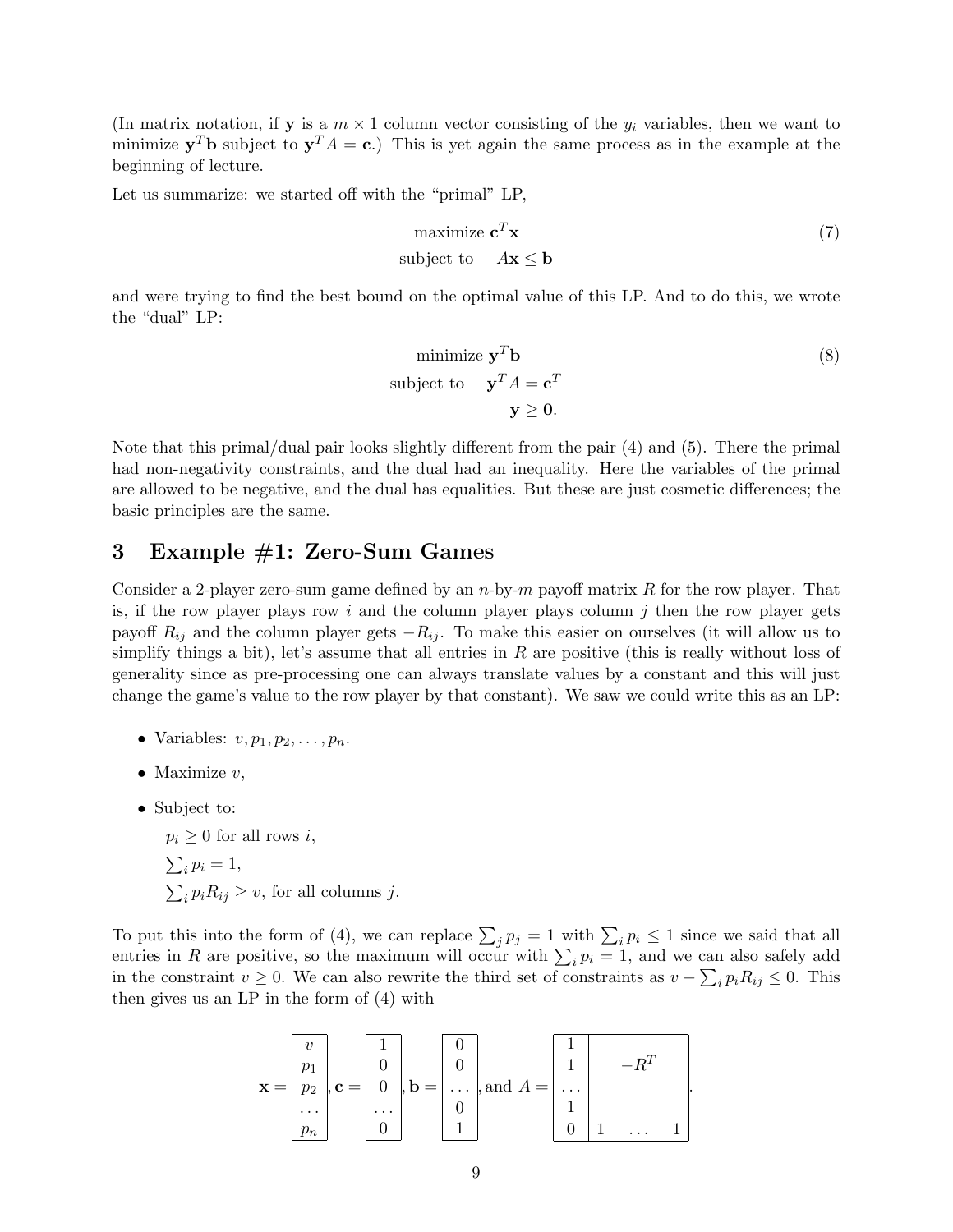I.e., maximizing  $\mathbf{c}^T \mathbf{x}$  subject to  $A\mathbf{x} \leq \mathbf{b}$  and  $\mathbf{x} \geq \mathbf{0}$ .

We can now write the dual, following (5). Let  $y^T = (y_1, y_2, \ldots, y_{m+1})$ . We now are asking to minimize  $y^T b$  subject to  $y^T A \ge c^T$  and  $y \ge 0$ . In other words, we want to:

- Minimize  $y_{m+1}$ ,
- Subject to:

 $y_1 + \ldots + y_m \geq 1$ ,  $-y_1R_{i1} - y_2R_{i2} - \ldots - y_mR_{im} + y_{m+1} > 0$  for all rows i, or equivalently,  $y_1R_{i1} + y_2R_{i2} + \ldots + y_mR_{im} \le y_{m+1}$  for all rows *i*.

So, we can interpret  $y_{m+1}$  as the value to the row player, and  $y_1, \ldots, y_m$  as the randomized strategy of the column player, and we want to find a randomized strategy for the column player that minimizes  $y_{m+1}$  subject to the constraint that the row player gets at most  $y_{m+1}$  no matter what row he plays. Now notice that we've only required  $y_1 + \ldots + y_m \ge 1$ , but since we're minimizing and the  $R_{ij}$ 's are positive, the minimum will happen at equality.

Notice that the fact that the maximum value of  $v$  in the primal is equal to the minimum value of  $y_{m+1}$  in the dual follows from strong duality. Therefore, the minimax theorem is a corollary to the strong duality theorem.

## 4 Example #1: Shortest Paths

Duality allows us to write problems in multiple ways, which gives us power and flexibility. For instance, let us see two ways of writing the shortest s-t path problem, and why they are equal.

Here is an LP for computing an s-t shortest path with respect to the edge lengths  $\ell(u, v) \geq 0$ :

$$
\begin{aligned}\n\max \quad d_t & \quad d_3 = 0 \\
d_v - d_u &\leq \ell(u, v) \qquad \forall (u, v) \in E\n\end{aligned} \tag{9}
$$

The constaints are the natural ones: the shortest distance from s to s is zero. And if the  $s-u$ distance is  $d_u$ , the s-v distance is at most  $d_u + \ell(u, v)$  — i.e.,  $d_v \leq d_u + \ell(u, v)$ . It's like putting strings of length  $\ell(u, v)$  between u, v and then trying to send t as far from s as possible—the farthest you can send  $t$  from  $s$  is when the shortest  $s-t$  path becomes tight.

Here is another LP that also computes the s-t shortest path:

$$
\min \sum_{e} \ell(e) y_e
$$
\nsubject to\n
$$
\sum_{w:(s,w)\in E} y_{sw} = 1
$$
\n
$$
\sum_{v:(v,t)\in E} y_{vt} = 1
$$
\n
$$
\sum_{v:(u,v)\in E} y_{uv} = \sum_{v:(v,w)\in E} y_{vw} \quad \forall w \in V \setminus \{s,t\}
$$
\n
$$
y_e \ge 0.
$$
\n(10)

In this one we're sending one unit of flow from s to t, where the cost of sending a unit of flow on an edge equals its length  $\ell_e$ . Naturally the cheapest way to send this flow is along a shortest s-t path length. So both the LPs should compute the same value. Let's see how this follows from duality.